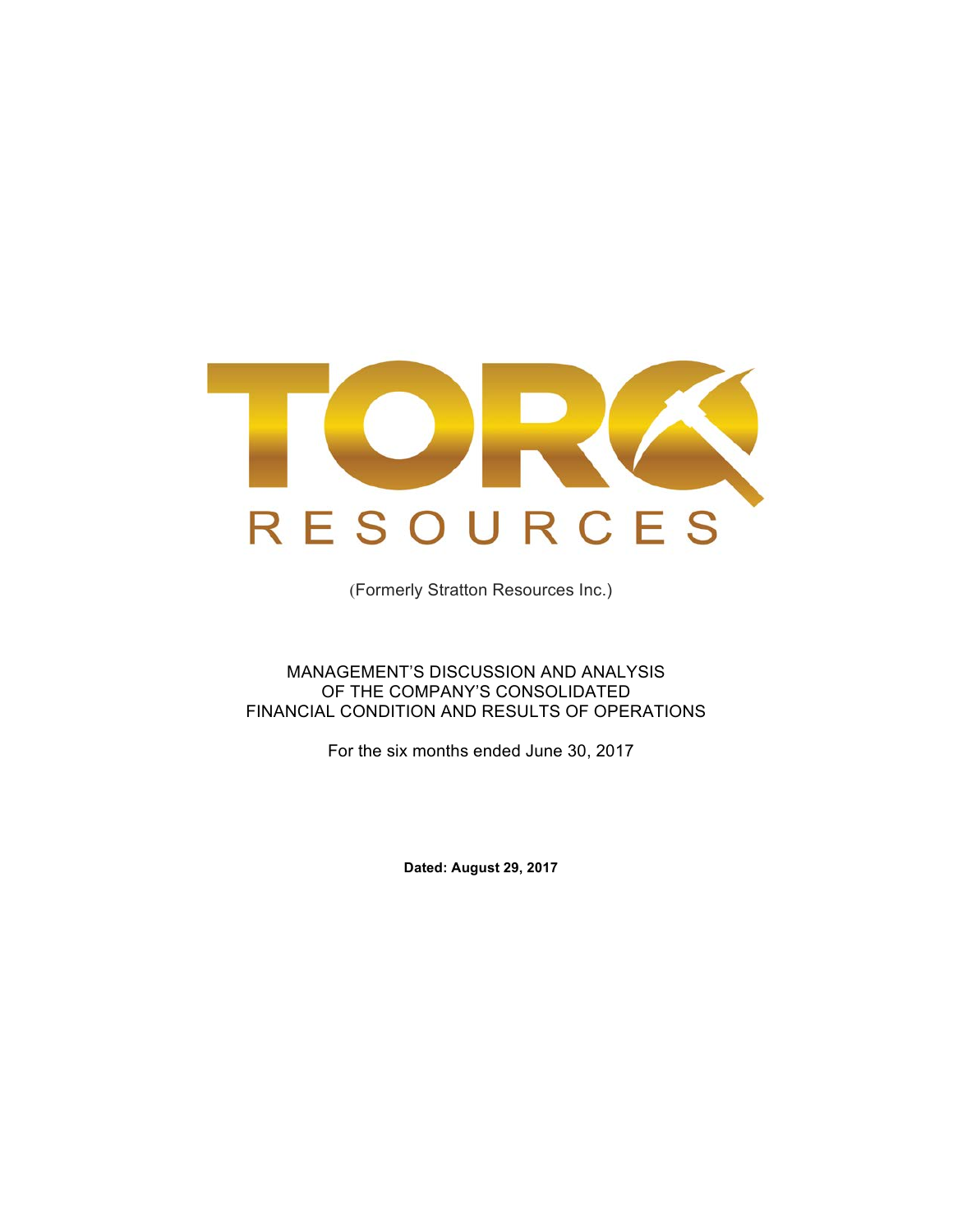#### **HIGHLIGHTS FOR THE SIX MONTHS ENDED JUNE 30, 2017 AND THE PERIOD UP TO AUGUST 29, 2017**

#### **Corporate highlights**

- On March 2, 2017, the Company changed its name to Torq Resources Inc. and the ticker symbol to TORQ.
- On February 27, 2017, the Company completed a non-brokered private placement of 20,300,000 common shares for total gross proceeds of approximately \$13.2 million.

#### **Operational highlights**

- On June 26, 2017, the Company entered into an agreement to acquire either 75% or 100% interest in certain mineral claims referred to as the Cracker Option and located in northeastern Newfoundland, Canada. The claims complete the southern portion of the Company's Gander block and are adjacent to three high-grade geochemical anomalies identified in the 2016 till survey.
- In June 2017, the Company commenced its 2017 exploration program in Newfoundland consisting of systematic geochemical sampling in Q2 and Q3 of 2017 and follow-up surface work to develop drill targets in Q3 and Q4 of 2017.
- The Company continually reviews and evaluates projects globally in its path to building a world-class exploration portfolio.

< Refer to the page 3 for cautionary wording concerning forward-looking information>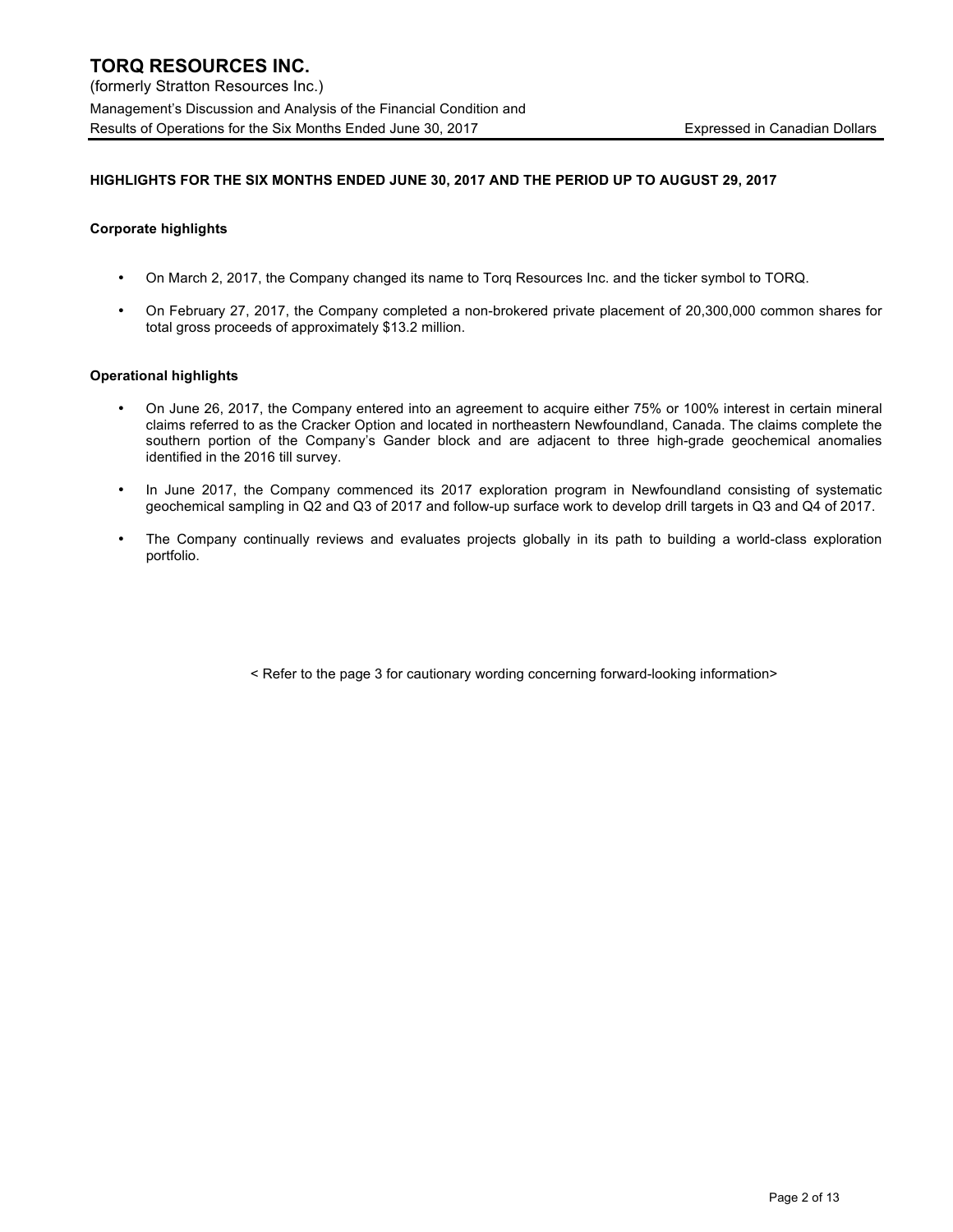(formerly Stratton Resources Inc.) Management's Discussion and Analysis of the Financial Condition and Results of Operations for the Six Months Ended June 30, 2017 The State of Texpressed in Canadian Dollars

#### **1.1.1 Date and presentation**

This Management Discussion and Analysis ("MD&A") of Torq Resources Inc. (formerly Stratton Resources Inc.) (the "Company" or "Torq") has been prepared by management to assist the reader to assess material changes in the financial condition and results of operations of the Company as at June 30, 2017 and for the three and six months then ended. This MD&A should be read in conjunction with the condensed consolidated interim financial statements of the Company for the three and six months ended June 30, 2017 and 2016 and the notes thereto, as well as the annual audited consolidated financial statements of the Company for the years ended December 31, 2016 and 2015. All financial information has been prepared in accordance with International Financial Reporting Standards ("IFRS" or "GAAP") and all dollar amounts presented are Canadian dollars unless otherwise stated.

The effective date of this MD&A is August 29, 2017.

#### **1.1.2 Forward-looking statements and risk factors**

This MD&A may contain "forward-looking statements" which reflect the Company's current expectations regarding the future results of operations, performance and achievements of the Company, including but not limited to statements with respect to the Company's plans or future financial or operating performance, the estimation of mineral reserves and resources, conclusions of economic assessments of projects, the timing and amount of estimated future production, costs of future production, future capital expenditures, costs and timing of the development of deposits, success of exploration activities, permitting time lines, requirements for additional capital, sources and timing of additional financing, realization of unused tax benefits and future outcome of legal and tax matters.

The Company has tried, wherever possible, to identify these forward-looking statements by, among other things, using words such as "anticipate," "believe," "estimate," "expect", "budget", or variations of such words and phrases or state that certain actions, events or results "may", "could", "would", "might" or "will be taken", "occur" or "be achieved".

The statements reflect the current beliefs of the management of the Company, and are based on currently available information. Accordingly, these statements are subject to known and unknown risks, uncertainties and other factors, which could cause the actual results, performance, or achievements of the Company to differ materially from those expressed in, or implied by, these statements. These uncertainties are factors that include but are not limited to risks related to international operations; risks related to general economic conditions and credit availability; actual results of current exploration activities, unanticipated reclamation expenses; fluctuations in prices of base and precious metals; fluctuations in foreign currency exchange rates, increases in market prices of mining consumables; accidents, labour disputes, title disputes, claims and limitations on insurance coverage and other risks of the mining industry; delays in obtaining governmental approvals or financing or in the completion of development or construction activities, changes in national and local government regulation of mining operations, tax rules and regulations, and political and economic developments in countries in which the Company operates, as well as other factors. Additional information relating to the Company and its operations is available on SEDAR at www.sedar.com and on the Company's web site at www.torqresources.com.

The Company's management reviews periodically information reflected in forward-looking statements. The Company has and continues to disclose in its Management's Discussion and Analysis and other publicly filed documents, changes to material factors or assumptions underlying the forward-looking statements and to the validity of the statements themselves, in the period the changes occur.

Historical results of operations and trends that may be inferred from the following discussions and analysis may not necessarily indicate future results from operations.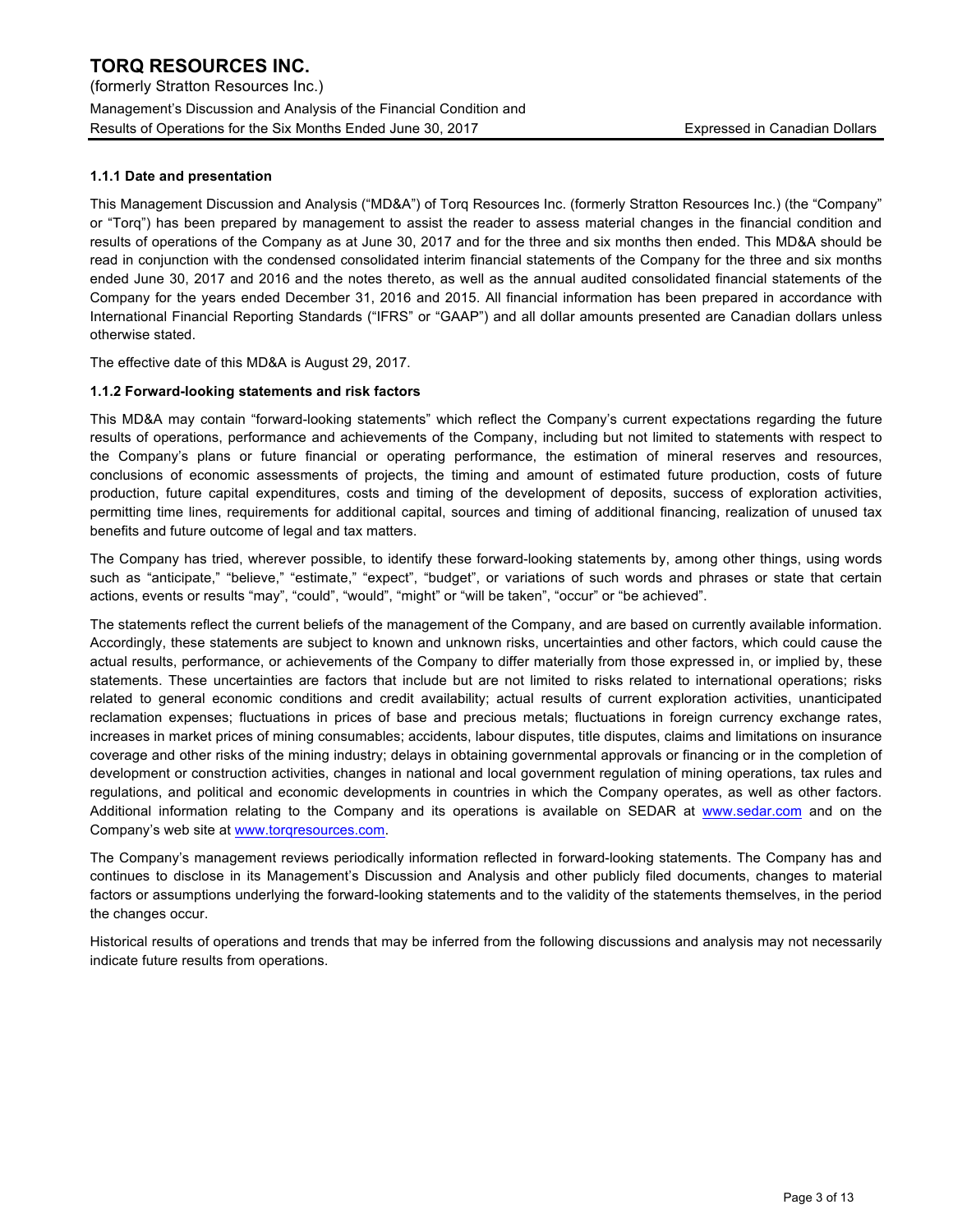## **1.2 Over-all performance**

## **1.2.1 Description of business**

Torq is a junior exploration company focused on the acquisition, exploration and development of mineral resource properties. On March 15, 2017, the Company changed its name from Stratton Resources Inc. to Torq Resources Inc. The Company is incorporated under the Business Corporations Act (British Columbia) and is a reporting issuer in British Columbia, Alberta and Ontario. The Company is listed on the TSX Venture Exchange ("the Exchange") as a Tier 2 mining issuer, and its shares trade under the symbol TORQ.V.

As at the date of this MD&A, the organizational structure of Stratton is as follows:

| <b>Subsidiary</b>                    | <b>Place of</b> | <b>Beneficial Interest</b> |
|--------------------------------------|-----------------|----------------------------|
|                                      | incorporation   |                            |
| Stratton Resources (Canada) Ltd.     | BC, Canada      | 100%                       |
| Gecon OOD                            | <b>Bulgaria</b> | 100%                       |
| Archelaus Resources DOOEL (inactive) | Macedonia       | 100%                       |
| Balakros Resources DOOEL (inactive)  | Macedonia       | 100%                       |

## **1.2.2 Newfoundland projects**

## **Wildwood Option**

On October 28, 2016, the Company entered into an option agreement with Wildwood Exploration Inc. to acquire the rights to four separate groups of mineral claims, totalling approximately 4,777 mineral claims and covering approximately 119,000 hectares in Newfoundland, Canada (the "Wildwood Option"). The groups of claims under the Wildwood Option are referred to as Gander, Frenchman, Millertown and Quinn. Under the terms of the Wildwood Option, the Company may acquire a 100% interest, subject to a NSR royalty, in the mineral claims through a combination of work expenditures and cash and share payments as listed in the table below:

|                               |               | Torg                 |                          |
|-------------------------------|---------------|----------------------|--------------------------|
| Due dates                     | Cash Payments | <b>Common Shares</b> | <b>Work Expenditures</b> |
| October 28, 2016 (PAID)       | 75,000<br>\$  | 100,000              | \$                       |
| On or before October 28, 2017 | 150.000       | 200.000              | 250,000                  |
| On or before October 28, 2018 | 200,000       | 250,000              | 500.000                  |
| On or before October 28, 2019 | 250,000       | 400.000              | 500.000                  |
| On or before October 28, 2020 | 175,000       | 500.000              | 1,000,000                |
| On or before October 28, 2021 |               | 1,750,000            |                          |
| Total                         | \$<br>850.000 | 3,200,000            | \$2,250,000              |

The NSR is 2.0% with 50% (being 1.0%) buyable for \$3,000,000 any time.

As at June 30, 2017, the Company incurred \$861,424 in exploration expenditures on the project thereby fully meeting and exceeding the work expenditures requirement until October 28, 2018.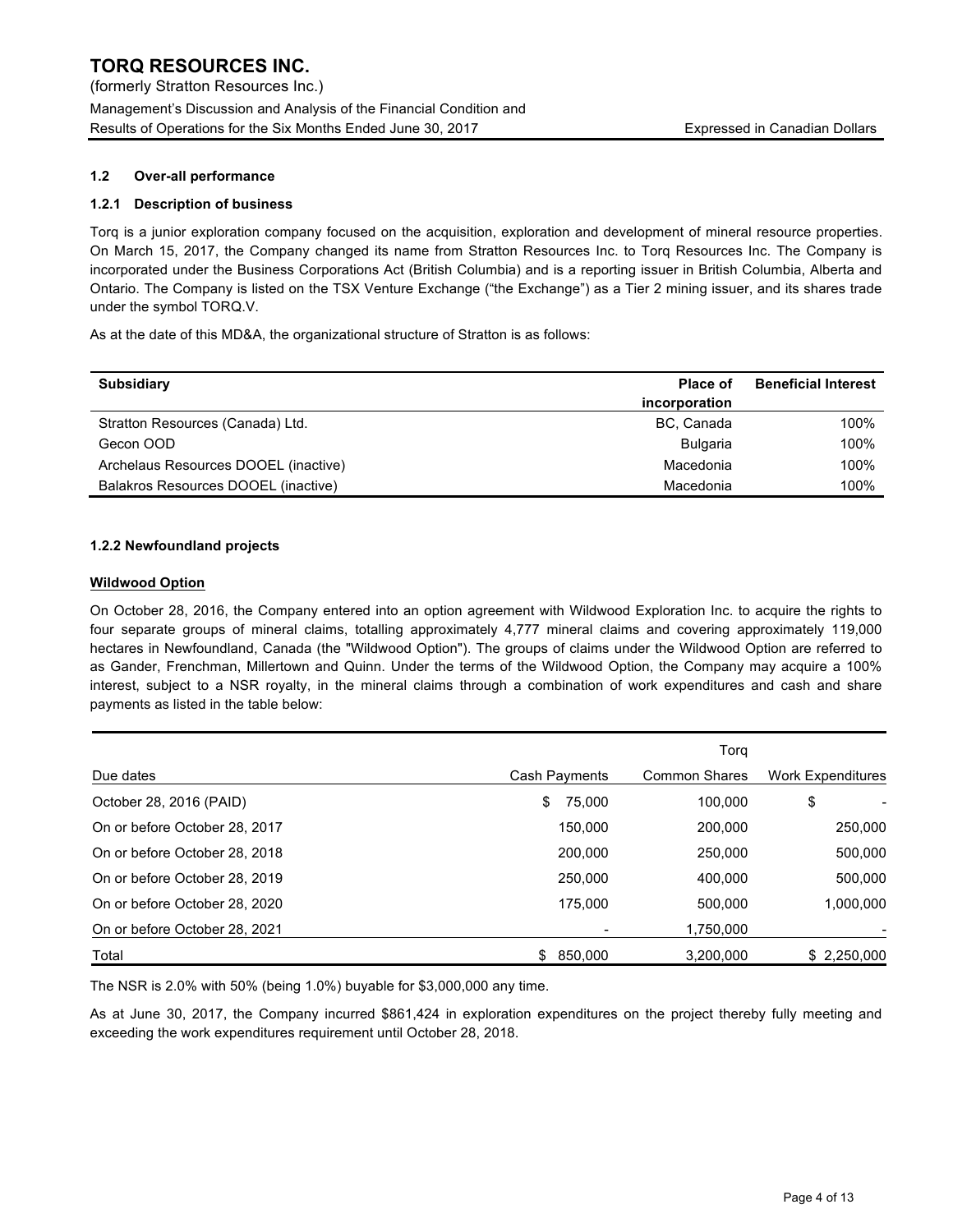## **1.2.2 Newfoundland projects (continued)**

#### **Cracker Option**

On June 26, 2017, the Company entered into an option agreement with a private individual to acquire the rights to certain mineral claims in northeastern Newfoundland, Canada (the "Cracker Option"), that are within the Company's Gander block of mineral claims (see Figure 1). The claims complete the southern portion of the Company's Gander block and are adjacent to three high-grade geochemical anomalies identified in the 2016 till survey.

Under the terms of the Cracker Option, the Company may acquire a 75% or 100% interest in the mineral claims through a combination of work expenditures and cash or share payments as outlined in the table below:

|                                                         |     |                           | Cash or Share |         |              | Work        |
|---------------------------------------------------------|-----|---------------------------|---------------|---------|--------------|-------------|
| Due dates                                               |     | Cash Payments<br>payments |               |         | Expenditures |             |
| On June 26, 2017 (PAID)                                 | \$. | 25,000                    | \$            | -       | S            |             |
| On or before June 26, 2018                              |     | 50,000                    |               |         |              | 100,000     |
| On or before June 26, 2019                              |     |                           |               |         |              | 250,000     |
| On or before June 26, 2020                              |     |                           |               | 175.000 |              | 650,000     |
| Cumulative totals to earn a 75% interest in the claims  |     | 75,000                    |               | 175.000 |              | 1,000,000   |
| On or before June 26, 2021                              |     |                           |               | 250.000 |              | 1,000,000   |
| Cumulative totals to earn a 100% interest in the claims |     | 75,000                    |               | 425.000 |              | \$2,000,000 |

Should the Company elect to make share payments instead of cash, the shares would be subject to a four month resale restriction in Canada and the per share value would be the 5-day volume weighted average trading price calculated for the five trading days prior to the date such payment is made.

#### **2017 Newfoundland exploration program**

The Company initiated its exploration program on the Newfoundland projects in June 2017. The program consists of systematic geochemical sampling across Torq's land position. The 2016 exploration program sampling covered 15% of the area of the Gander block with the remaining 85% to be sampled during Q2/Q3 of 2017 as well as additional infill sampling is planned for Quinn, Millertown, and Frenchman blocks. Over 2,000 till samples have been collected since the start of the 2017 program. Assay results are still pending. Follow-up surface work to develop drill targets will be scheduled for Q3 and Q4 of 2017.

#### **2016 Newfoundland exploration program results**

During Q4 of 2016, the Company conducted an initial survey of the mineral claims that included:

- A reconnaissance-scaled glacial till sampling program designed to provide systematic geochemical coverage over areas of the properties considered prospective for buried mineralized systems; and
- Preliminary boulder float and in-place outcrop documentation including random grab sample collection for analytical work.

A total of 1,027 glacial till samples were collected and the initial results from the 2016 sampling identified a number of robust gold-in-till anomalies across each of Torq's claim blocks. In the Gander Block, four gold-in-till anomalies have been identified within a crustal scale structural corridor that is targeting high-grade gold vein deposits (see Figure 1). Sampling is 15% complete across the Gander Block and Torq is highly encouraged with these initial results. Within the Quinn, Millertown, and Frenchman Blocks the newly identified gold-in-till anomalies are targeting bulk tonnage style mineralization (see Figure 2).

For full results of the 2016 program, please refer to the Company's technical report dated March 1, 2017 available on SEDAR.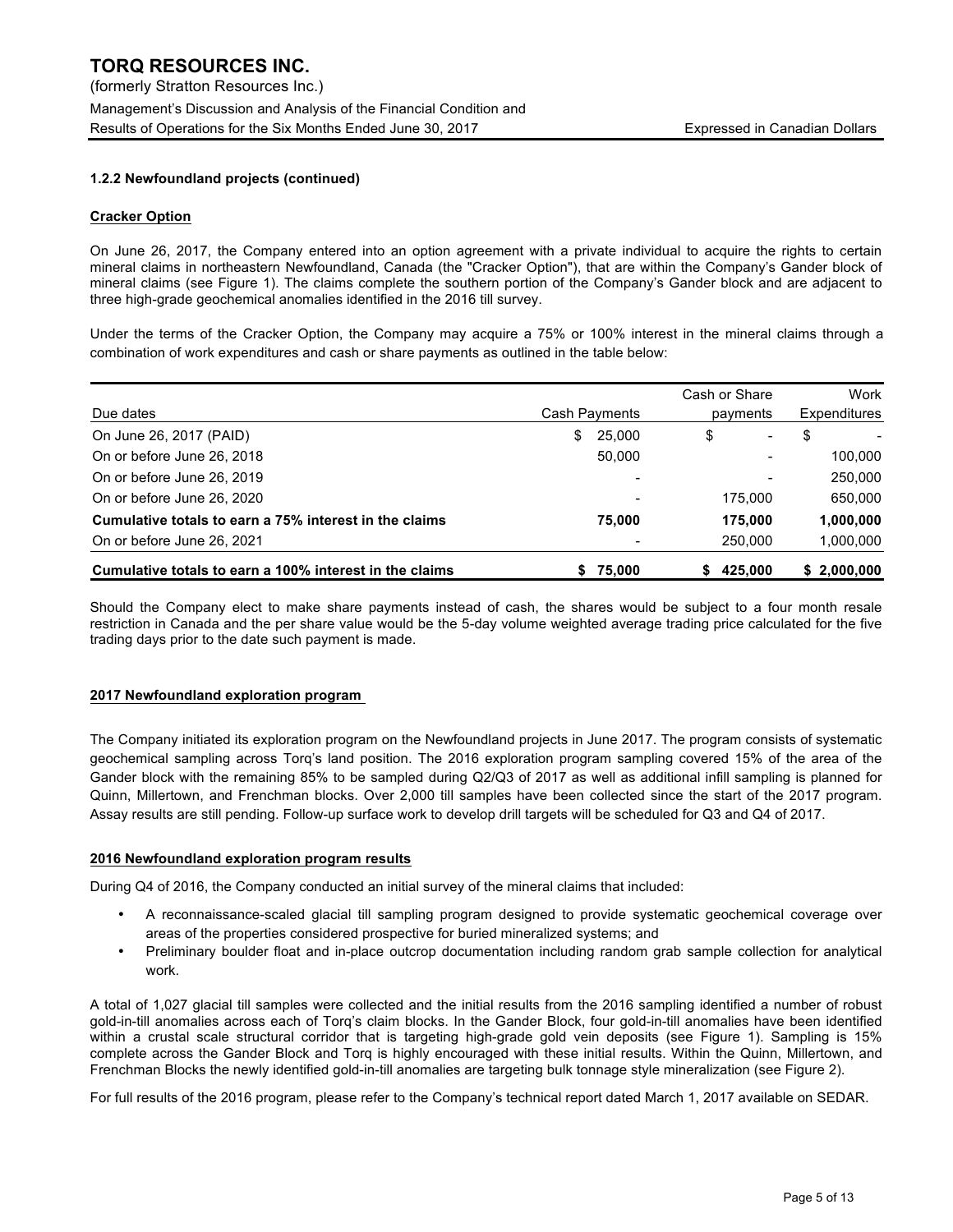# **TORQ RESOURCES INC.**  (formerly Stratton Resources Inc.)

Management's Discussion and Analysis of the Financial Condition and Results of Operations for the Six Months Ended June 30, 2017 **Expressed in Canadian Dollars** 

## **1.2.2 Newfoundland projects (continued)**

**Figure 1: Results from the 2016 till survey on Gander block and location of the Cracker Option claims** 



**Figure 2: Results from the 2016 till survey on Quinn, Millertown and Frenchman blocks of claims**

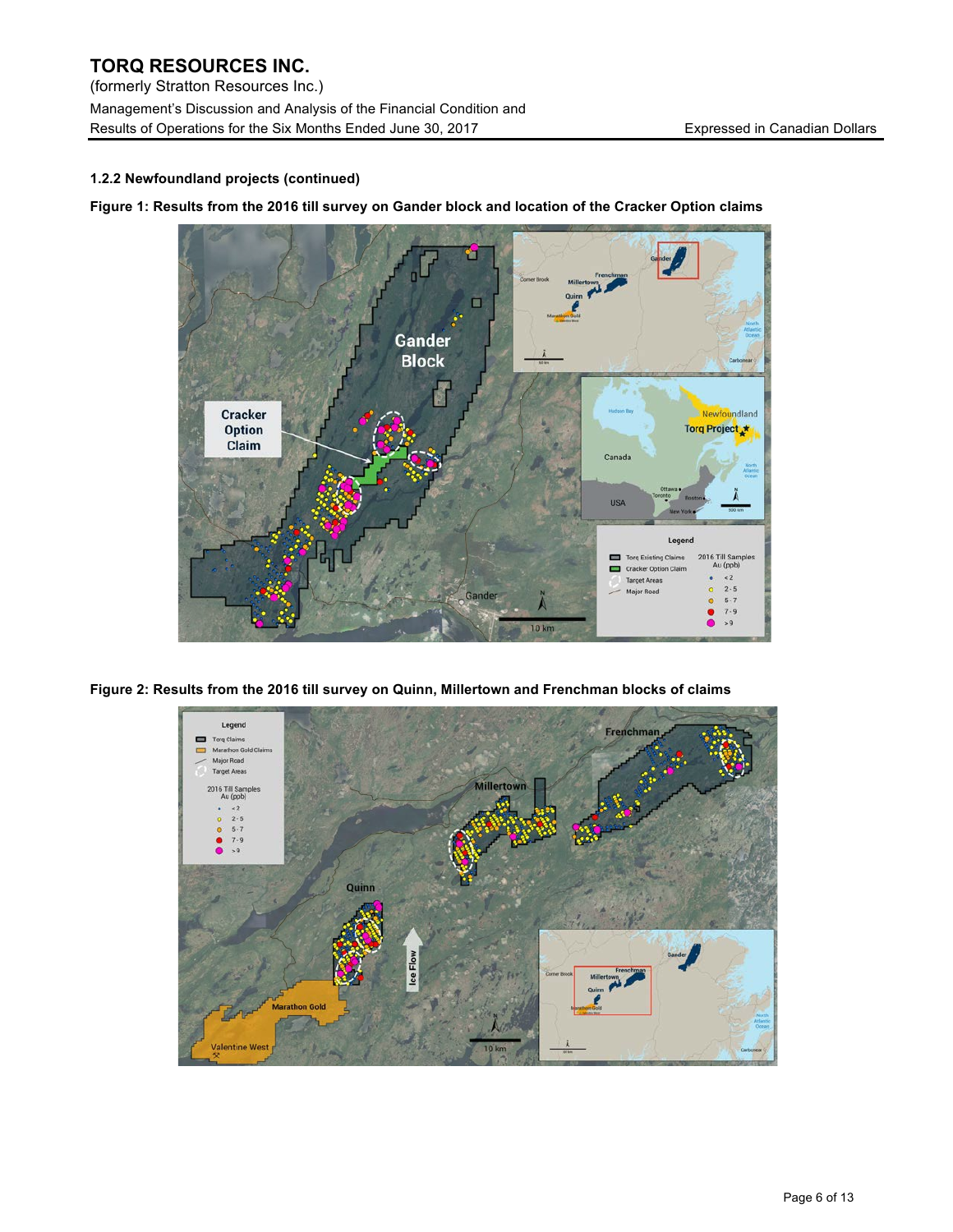#### **1.2.3 Gecon investment agreement**

Effective November 16, 2016, pursuant to an investment agreement, the Company acquired a beneficial interest in 100% of the capital of a Bulgarian shell company, Gecon OOD ("Gecon"), for the purposes of establishing mineral exploration operations in the country. Pursuant to the investment agreement between the Company and Gecon's former shareholder, the Company will pay a minimum of USD 50,000 and a maximum of USD 200,000 at any time within a 3-year period of signing the investment agreement in exchange for its beneficial interest in Gecon.

The Gecon financial liability is remeasured at every balance sheet date with the change in fair value recognized in the comprehensive statement of loss.

#### **1.2.4 Mineral property expenditures**

During the six months ended June 30, 2017, the Company incurred \$25,000 in mineral property acquisition costs (see 1.2.2 – Cracker Option) and \$472,372 in exploration and evaluation expenditures for total expenditures for the period of \$497,372. During the six months ended June 30, 2017 the Company received \$129,705 in grants from the Government of Newfoundland and Labrador. These were recorded as an offset to the exploration and evaluation expenditures incurred on the Newfoundland projects.

|                                         | <b>Newfoundland projects</b> |  |
|-----------------------------------------|------------------------------|--|
| Balance as at December 31, 2016         | \$<br>605,232                |  |
| <b>Acquisition costs</b>                |                              |  |
| Additions:                              |                              |  |
| Option payments                         | 25,000                       |  |
| <b>Exploration and evaluation costs</b> |                              |  |
| Drilling and till sampling              | 251,432                      |  |
| Equipment rental and maintenance        | 45,534                       |  |
| Project support cost                    | 81,130                       |  |
| Wages and consultants                   | 94,276                       |  |
| Total additions for the period          | 497,372                      |  |
| Provincial grants received              | (129, 705)                   |  |
| Balance as at June 30, 2017             | S<br>972,899                 |  |

#### **1.2.5 Project investigation costs**

The Company is continually reviewing and evaluating new precious metals projects globally on its path to establishing a tier-one mineral portfolio. The table below shows the nature of the project investigation costs incurred during the three and six months ended June 30, 2017. No project investigation activities were ongoing in the comparative period of the previous year.

| <b>Project investigation costs</b>        | Three months ended June 30, |      | Six months ended June 30, |                                |  |
|-------------------------------------------|-----------------------------|------|---------------------------|--------------------------------|--|
|                                           | 2017                        | 2016 | 2017                      | 2016                           |  |
| Assays                                    | 1.952                       | -    | \$24,300                  | \$<br>$\overline{\phantom{a}}$ |  |
| Geological consulting, salaries and wages | 130.551                     |      | 196.443                   |                                |  |
| Vehicle, equipment and field supplies     | 23.279                      |      | 25.668                    |                                |  |
| Travel, meals, accommodation              | 12.942                      |      | 34.256                    |                                |  |
|                                           | 168,724                     | ۰    | \$280,667                 |                                |  |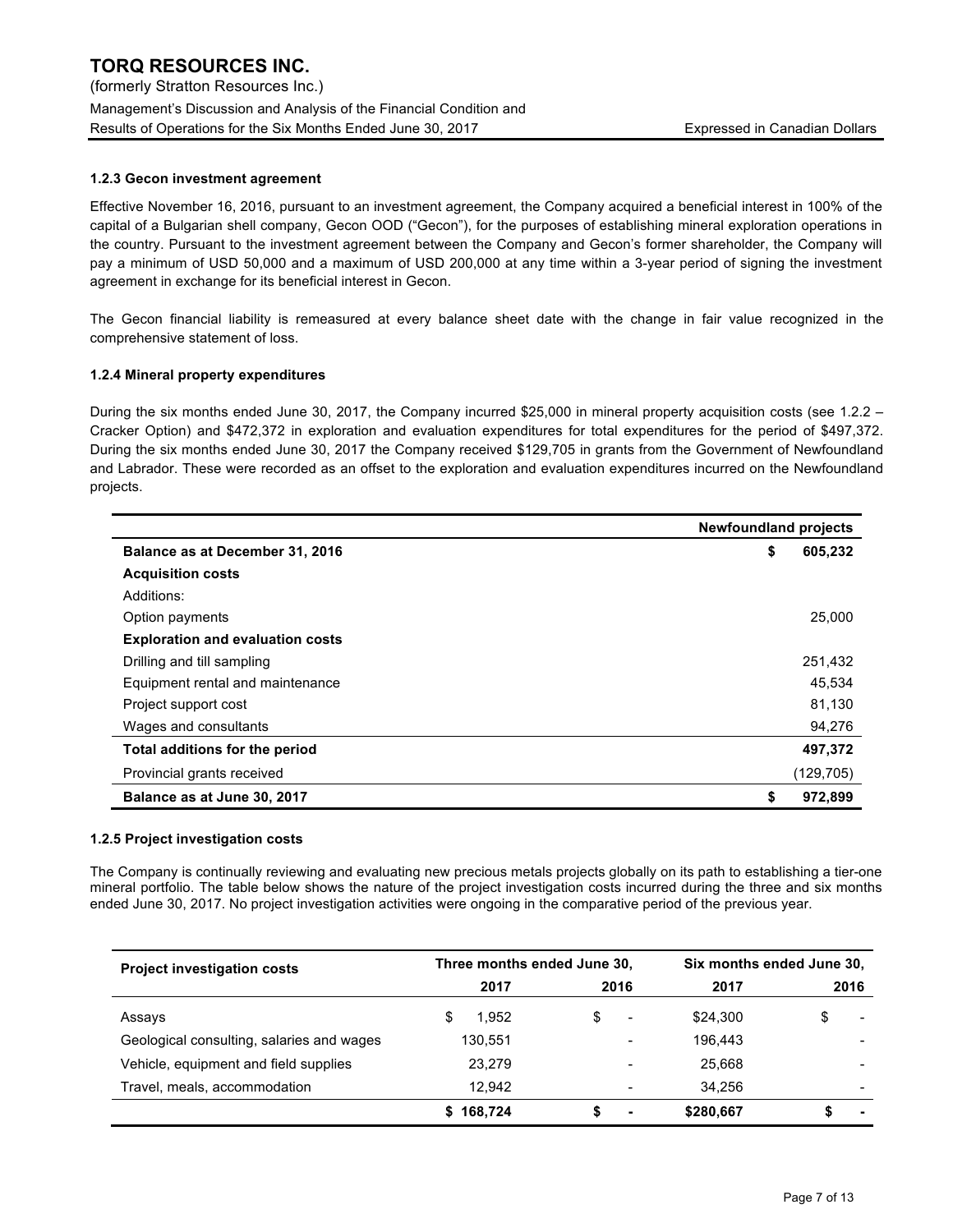(formerly Stratton Resources Inc.)

Management's Discussion and Analysis of the Financial Condition and Results of Operations for the Six Months Ended June 30, 2017 **Expressed in Canadian Dollars** Expressed in Canadian Dollars

## **1.3 Selected annual information**

The following represents selected information of the Company for the three most recently completed financial years:

|                                       | 2016          | 2015          | 2014         |
|---------------------------------------|---------------|---------------|--------------|
| Net loss for the year                 | \$ (660, 499) | \$ (460, 357) | \$ (132,887) |
| Total comprehensive loss for the year | (661, 532)    | (460, 357)    | (132, 887)   |
| Basic and diluted loss per share      | (0.02)        | (0.01)        | (0.00)       |
| Working capital                       | 5,553,663     | (414,442)     | (279, 419)   |
| Total assets                          | 6,792,568     | 223,518       | 687,456      |
| Total long term liabilities           | 218,472       |               |              |
| Shareholder's equity                  | (5,940,423)   | (414,442)     | 45,915       |
| Cash dividends per share              |               |               |              |

The Company generated no revenues from operations during the fiscal periods ended December 31, 2016 and 2015, other than interest income of \$10,872 and \$1,714 respectively.

#### **1.4 Results of operations**

#### **Three months ended June 30, 2017 and 2016**

Net loss for the three months ended June 30, 2017 was \$393,171 or \$0.01 loss per share compared to a net loss of \$35,192 or \$0.00 loss per share for the same period in the previous year.

Significant variance are discussed as follows:

- During the three months ended June 30, 2017, the Company incurred \$226,838 in administrative expenses compared with \$33,360 in same period in 2016. This increase is attributable to additional administrative wages and office, administration and legal costs in support of the Newfoundland and Southeastern Europe operations. Costs in the same period of the previous year did not include the ramp up of the Company's activity, which occurred subsequently to Q2 2016.
- Total project investigation costs for the three months ended June 30, 2017 were \$168,724 compared to \$nil in the comparative period. These costs were incurred in connection with investigation of potential mineral property acquisitions in Canada, US and Southeastern Europe.
- Foreign exchange loss for the there months ended June 30, 2017 increased significantly due to the higher cash balances in foreign currencies that the Company held throughout the period compared to the same period of the previous year.

#### **Six months ended June 30, 2017 and 2016**

Net loss for the six months ended June 30, 2017 was \$686,109 or \$0.01 loss per share compared to a net loss of \$60,599 or \$0.00 loss per share for the same period in the previous year.

The reasons for the significant variance in the expenditures for the two periods are consistent with the reasons discussed for the three-month periods ended June 30, 2017 and 2016.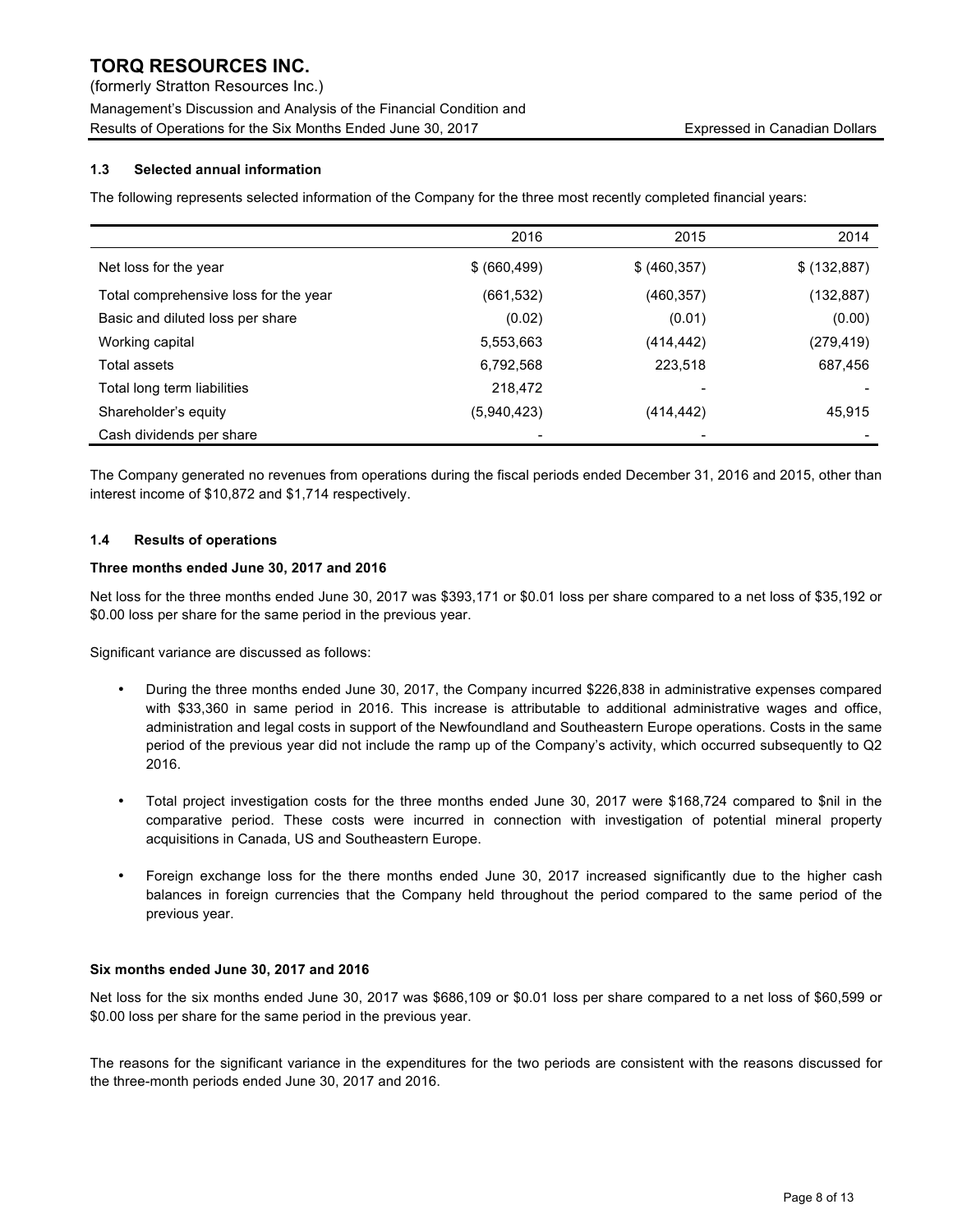(formerly Stratton Resources Inc.) Management's Discussion and Analysis of the Financial Condition and Results of Operations for the Six Months Ended June 30, 2017 **Expressed in Canadian Dollars** Expressed in Canadian Dollars

## **1.5 Summary of quarterly results**

The Company is a mineral exploration company and currently has no producing properties or operating income. However, the Company records interest earned on cash balances held at financial institutions, which depends upon cash balances available to fund its acquisition and exploration activities and administrative expenses. A summary of quarterly results is shown below:

| Quarter ended      | Interest and | Net loss | Total              | Loss per share |
|--------------------|--------------|----------|--------------------|----------------|
|                    | other income |          | Comprehensive loss |                |
|                    | \$           | \$       | \$                 | \$             |
| June 30, 2017      | 27,823       | 393,171  | 396,908            | 0.01           |
| March 31, 2017     | 15,812       | 292,938  | 295,089            | 0.00           |
| December 31, 2016  | 9,998        | 564,802  | 565,826            | 0.01           |
| September 30, 2016 | 321          | 35,098   | 35,098             | 0.00           |
| June 30, 2016      | 57           | 35,192   | 35,192             | 0.00           |
| March 31, 2016     | 496          | 25,407   | 25,407             | 0.00           |
| December 31, 2015  | 550          | 37,152   | 37,152             | 0.00           |
| September 30, 2015 | 870          | 342.343  | 342,343            | 0.01           |
| June 30, 2015      | 294          | 43,916   | 43,916             | 0.00           |

Up until September 30, 2016, the quarters ended in 2016 and 2015, except for the quarter ended September 30, 2015, show decreasing net loss and comprehensive loss over previous periods due to management's efforts to reduce administration expenses. During the quarter ended September 30, 2015, the Company recorded a write-off of \$325,334 related to the Company's decision to let lapse the claims of the Lunar project. During the last three quarters the Company incurred increasing net losses, which reflect a ramp up of project investigation activities and support costs. In addition, the quarter end December 31, 2016 included the one-time Gecon startup costs.

#### **1.6 Liquidity and capital resources**

The Company finances its operations by raising capital in the equity markets. For the foreseeable future, the Company will need to rely on the sale of its securities to provide working capital and to finance its mineral property acquisition and exploration activities.

As at June 30, 2017, the Company had cash of \$17,214,667 and working capital of \$17,235,764 compared to cash of \$5,864,033 and a net working capital deficit of \$5,553,663 as at December 31, 2016.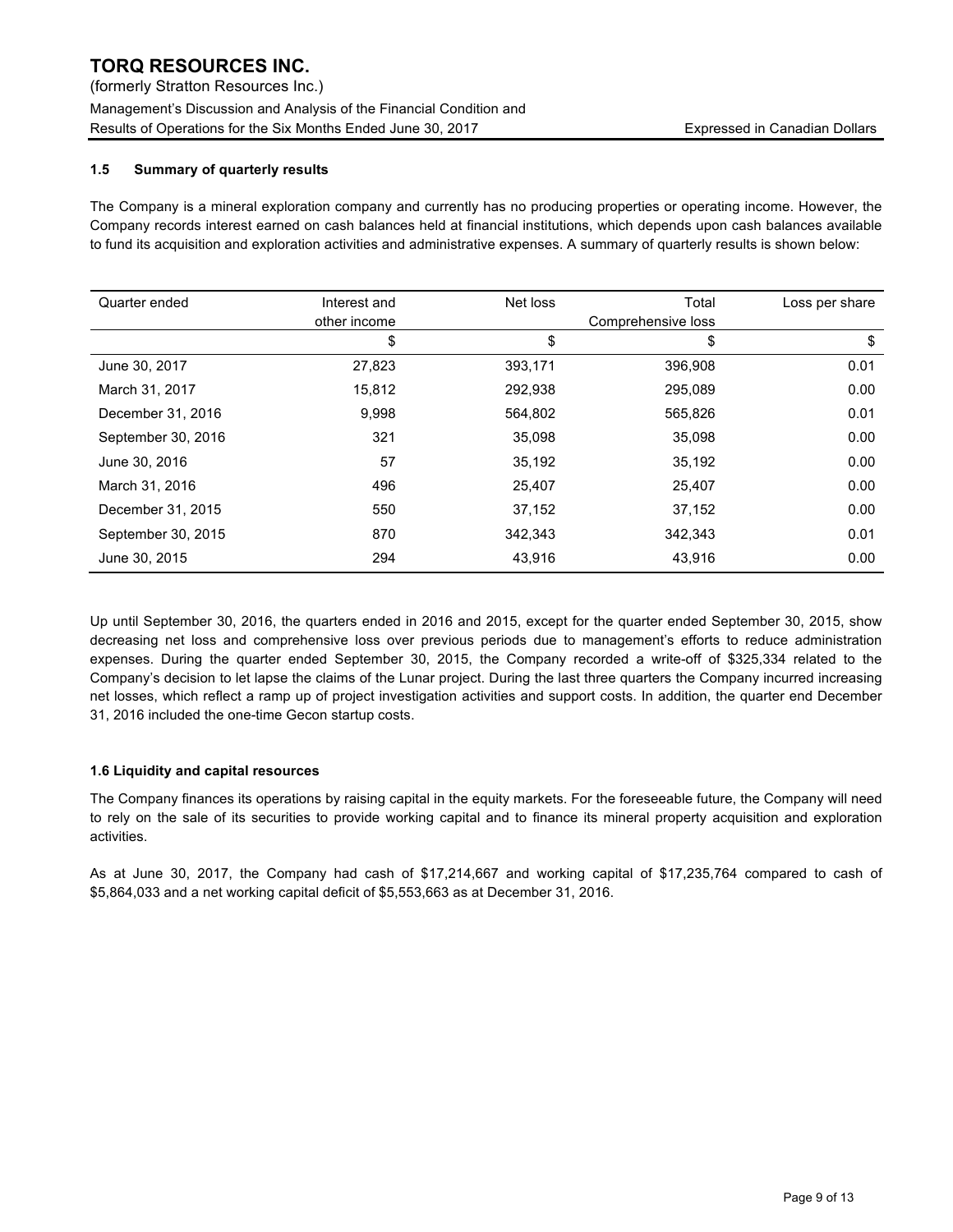#### **1.6 Liquidity and capital resources (continued)**

The cash balance of \$17,214,667 as at June 30, 2017 is sufficient to meet the cash requirements for the Company's administrative overhead and maintaining its mineral interests for the next twelve months as well as continue with its project generation activities.

#### Common share issuances

#### Six months ended June 30, 2017

On February 27, 2017, the Company closed a private placement for gross proceeds of \$13,195,000 (the "February 2017 Placement") pursuant to which the Company issued an aggregate of 20,300,000 common shares at a price of \$0.65 per common share. Share issue costs related to the February 2017 Private Placement, which included commissions and professional and regulatory fees, totalled \$447,036.

| Intended Use of Proceeds of<br><b>Actual Use of Proceeds to</b>                                                                            |                                        |                                                                                                                                         |               | (Over)/under |  |
|--------------------------------------------------------------------------------------------------------------------------------------------|----------------------------------------|-----------------------------------------------------------------------------------------------------------------------------------------|---------------|--------------|--|
|                                                                                                                                            | <b>February 2017 Private Placement</b> |                                                                                                                                         | June 30, 2017 |              |  |
| <b>Offering Expenses</b>                                                                                                                   | \$447,036                              | <b>Offering Expenses</b>                                                                                                                | \$447,036     |              |  |
| Project<br>Acquisition<br>and<br>exploration                                                                                               |                                        | Acquisition of Newfoundland<br>project and exploration                                                                                  |               |              |  |
| \$10,747,964<br>Other project investigation<br>costs (including Gecon startup<br>costs)                                                    |                                        |                                                                                                                                         | \$10,747,964  |              |  |
| Administration and general<br>working capital                                                                                              | \$2,000,000                            | Administration and general<br>working capital                                                                                           |               | \$2,000,000  |  |
| Total                                                                                                                                      | \$13,195,000                           | Total                                                                                                                                   | \$447,036     | \$12,747,964 |  |
| Explanation of variances and the impact of variances on<br>the ability of the Company to achieve its business<br>objectives and milestones |                                        | Up until June 30, 2017, the Company's expenditures were from existing<br>treasury including the proceeds from the August 2016 Placement |               |              |  |

#### Year ended December 31, 2016

On August 30, 2016, the Company closed a private placement for gross proceeds of \$7,000,000 (the "August 2016 Placement") pursuant to which the Company issued an aggregate of 20,000,000 common shares at a price of \$0.35 per common share. Share issue costs related to the Private Placement, which included professional and regulatory fees, totalled \$43,612. There were no commissions or brokerage fees paid in connection with the Private Placement.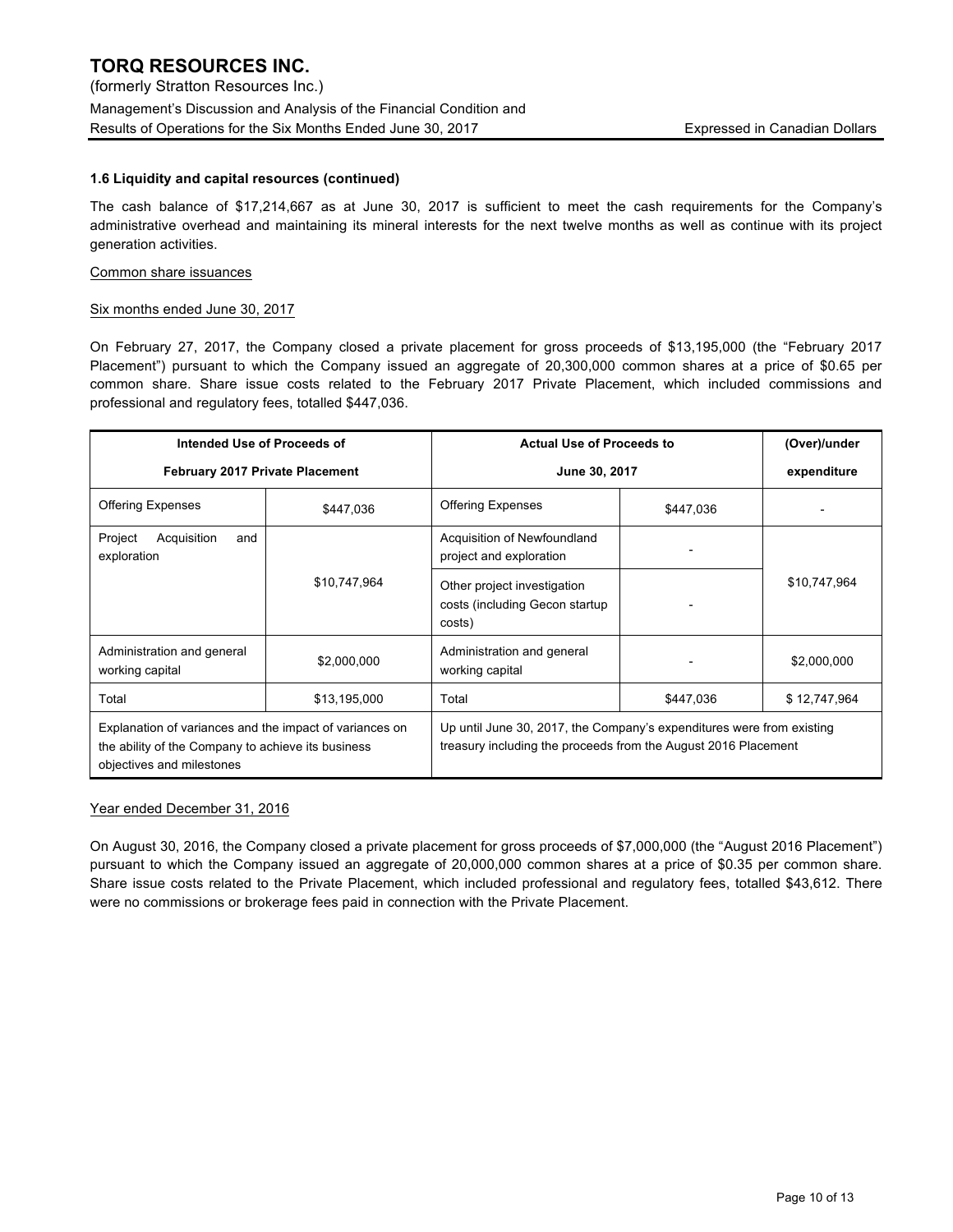## **1.6 Liquidity and capital resources (continued)**

| Intended Use of Proceeds of                                                                                                                |                                                        | Actual Use of Proceeds from September 1, 2016                                         |                  | (Over)/under |  |
|--------------------------------------------------------------------------------------------------------------------------------------------|--------------------------------------------------------|---------------------------------------------------------------------------------------|------------------|--------------|--|
| <b>August 2016 Private Placement</b>                                                                                                       |                                                        |                                                                                       | to June 30, 2017 |              |  |
| <b>Offering Expenses</b>                                                                                                                   | \$43,612                                               | <b>Offering Expenses</b>                                                              | \$43,612         |              |  |
| Project<br>Acquisition<br>and<br>exploration                                                                                               | Acquisition of Newfoundland<br>project and exploration |                                                                                       | \$644,903        |              |  |
|                                                                                                                                            | \$4,956,388                                            | Other project investigation<br>costs (including Gecon startup<br>costs)               | \$554,614        | \$3,756,871  |  |
| Administration and general<br>working capital                                                                                              | \$2,000,000                                            | Administration and general<br>working capital                                         | \$1,290,168      | \$709,832    |  |
| Total                                                                                                                                      | \$7,000,000                                            | Total                                                                                 | \$2,533,297      | \$4,466,703  |  |
| Explanation of variances and the impact of variances on<br>the ability of the Company to achieve its business<br>objectives and milestones |                                                        | The Company has only expended a portion of the funds raised through the<br>placement. |                  |              |  |

## **1.7 Off-balance sheet arrangements**

The Company has not engaged in any off-balance-sheet arrangements such as obligations under guarantee contracts, a retained or contingent interest in assets transferred to an unconsolidated entity, any obligation under derivative instruments or any obligation under a material variable interest in an unconsolidated entity that provides financing, liquidity, market risk or credit risk support to the Company or engages in leasing, hedging or research and development services with the Company.

## **1.8 Related party transactions**

All transactions with related parties have occurred in the normal course of operations and are measured at their fair value as determined by management. All amounts are unsecured, non-interest bearing and have no specific terms of settlement, unless otherwise noted.

|                                                              | Three months ended June 30, |         |    |          | Six months ended June 30, |           |   |           |
|--------------------------------------------------------------|-----------------------------|---------|----|----------|---------------------------|-----------|---|-----------|
|                                                              |                             | 2017    |    | 2016     |                           | 2017      |   | 2016      |
| Universal Mineral Services Ltd. <sup>1</sup>                 |                             |         |    |          |                           |           |   |           |
| Included in the statement of loss and comprehensive<br>loss: |                             |         |    |          |                           |           |   |           |
| Bank charges                                                 | \$                          | 535     | \$ | 149      | \$                        | 1,106     | S | 291       |
| Consulting fees, directors' fees, wages<br>and benefits      |                             | 44,531  |    | 7,530    |                           | 83,441    |   | 16,071    |
| Office, rent and administration                              |                             | 34,966  |    | 8,797    |                           | 69,879    |   | 17,864    |
| Project evaluation costs                                     |                             | 21,045  |    |          |                           | 52,720    |   |           |
| Regulatory, transfer agent and<br>shareholder information    |                             | 383     |    | 840      |                           | 995       |   | 840       |
| Travel, marketing and investor relations                     |                             | 537     |    |          |                           | 537       |   |           |
| Capitalized to mineral property interests:                   |                             |         |    |          |                           |           |   |           |
| Newfoundland                                                 |                             | 38,229  |    |          |                           | 44.671    |   |           |
| Total transactions for the period                            |                             | 140,226 |    | \$17,316 |                           | \$253,349 |   | \$ 35,066 |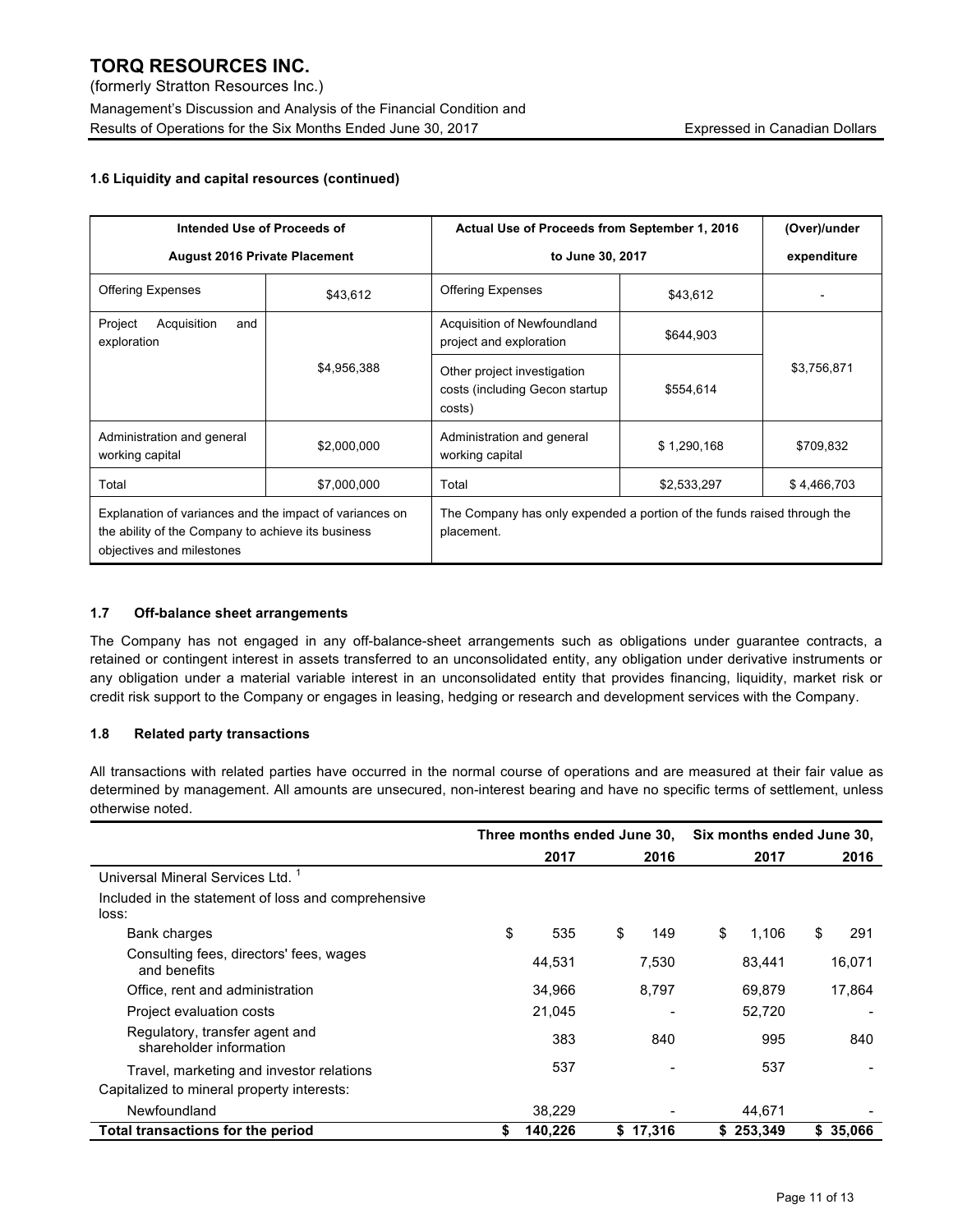(formerly Stratton Resources Inc.)

Management's Discussion and Analysis of the Financial Condition and Results of Operations for the Six Months Ended June 30, 2017 **Expressed in Canadian Dollars** Expressed in Canadian Dollars

## **1.8 Related party transactions (continued)**

1 Universal Mineral Services Ltd., ("UMS") is a private company with directors and officers in common that, pursuant to an agreement dated December 30, 2015, provides office space and administrative services to the Company on a cost recovery basis. The outstanding balance owing at June 30, 2017 was \$65,486 (December 31, 2016 - \$30,388) and prepaid expenses and deposits balance was \$50,000 (December 31, 2016 - \$31,000).

#### Key management compensation

|                     | Three months ended June 30, | Six months ended June 30, |           |        |
|---------------------|-----------------------------|---------------------------|-----------|--------|
|                     | 2017                        | 2016                      | 2017      | 2016   |
| Short-term benefits | \$60.155                    | $\sim$                    | \$113.735 | $\sim$ |

## **1.9 Subsequent event**

None.

## **1.10 Proposed transactions**

None.

## **1.11 Critical accounting estimates**

This section is not required as the Company is a Venture Issuer, as the term is defined in National Instrument 51-102 *Continuous Disclosure Obligations*.

#### **1.12 Changes in accounting policies**

The accounting policies followed in these condensed consolidated interim financial statements are the same as those applied in the Company's most recent audited consolidated financial statements for the year ended December 31, 2016, except for the following: the Company has adopted the narrow scope amendments to IFRS 12 - Disclosure of Interests in Other Entities, IAS 7 - Statement of Cash Flows and IAS 12 - Income Taxes which are effective for annual periods beginning on or after January 1, 2017. The amendments did not have an impact on the Company's condensed interim consolidated financial statements.

## **1.13 Financial instruments and other instruments**

As at June 30, 2017, the Company's financial instruments consist of cash, amounts receivable, trade payables and other and Gecon financial liability. The fair values of cash, amounts receivable, trade payables and other approximate their carrying values due to their short-term to maturity.

As at June 30, 2017 and December 31, 2016, the only financial instruments measured at fair value was the Gecon financial liability, which is classified under level 3 of the fair value hierarchy. The Gecon financial liability was revalued at June 30, 2017 to \$212,273 with the change in fair value of \$6,199 since December 31, 2016 recognized in the comprehensive statement of loss.

The Company's financial instruments are exposed to certain financial risks including, credit risk, currency risks, liquidity risk, interest rate risk and capital risk management. Details of each risk are laid out in the notes to the Company's condensed consolidated interim financial statements.